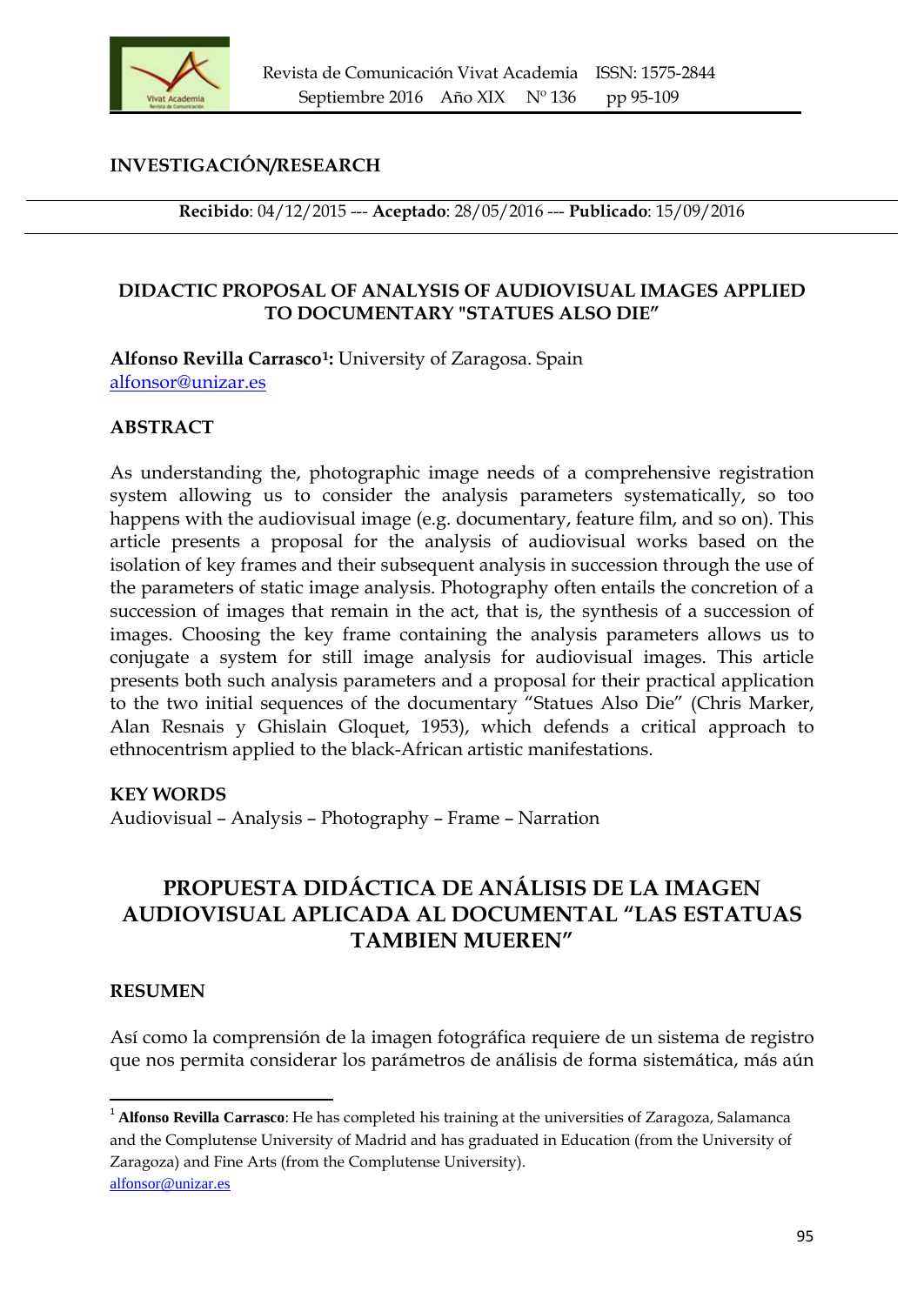sucede cuando nos enfrentamos con la imagen audiovisual (documental, cine, etcétera). Este artículo presenta una propuesta de análisis audiovisual aislando los fotogramas clave y analizándolos en una sucesión que parte de parámetros de análisis de la imagen fija. La fotografía a menudo supone la concreción de una sucesión de imágenes que permanecen en acto, esto es, la síntesis de una sucesión de imágenes. La elección del fotograma clave que contiene los parámetros de análisis, nos permite conjugar un sistema de análisis de imagen fija para imágenes audiovisuales. El artículo presenta tanto los parámetros de análisis, como una propuesta de aplicación práctica, analizándose las dos primeras secuencias del documental *Las estatuas también mueren* (Chris Marker, Alan Resnais y Ghislain Gloquet, 1953), donde reivindica un acercamiento crítico al etnocentrismo aplicado a las manifestaciones artísticas negroafricnas.

## **PALABRAS CLAVE**

Audiovisual – Análisis – Fotografía – Fotograma – Narración

# **1. INTRODUCTION**

The article puts forward the analysis of visual images, preferably of a photographic nature. In today's culture, the image has become a passive benchmark of knowledge, it is in this sense that it acquires an academic value, the fact that our students are able to analyze an image in its main aspects, namely: composition, lighting, color, drawings, and so on. This in its technical side, while, at iconographic level, they must be able to read its visual language, for which they have to test their perceptual system.

The project aims to systematize the visual analysis of the images by performing a database categorization of it that can be applied to visual and artistic education, as well as art education.

The image in our environment requires an analysis capacity that should be based on a ranking system allowing us to disaggregate all its contents, both technically and meaning-related (Pinto 1989).

On the one hand, the project aims to establish such a system of categorization and, on the other hand, to apply the theoretical line of analysis to the plastic realization of the image developed under the parameters identified in the categorization.

The article focuses on the performance of an analysis system and its implementation, with considerable interest for visual, plastic and artistic education. It generates visual knowledge in translating visual language.

The proposed audiovisual analysis is in two distinct parts, the first is the informative part, which keeps the typical parameters regarding generated information, and a second analytical part (Maiez, 1993).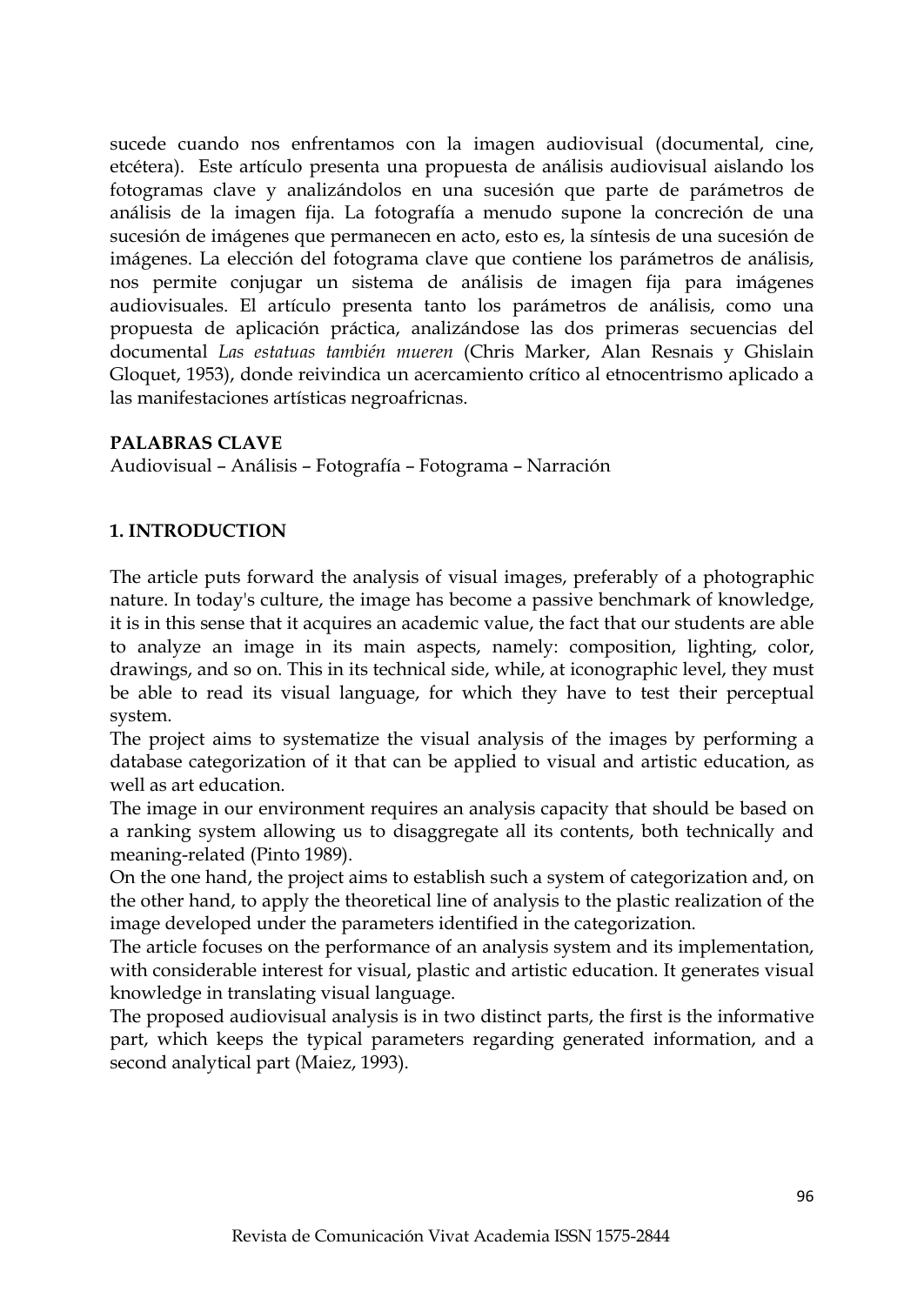## **2. OBJECTIVES**

As a didactic objective, we assess the improvement in the ability to analyze the moving image, improving accuracy, as well as the detailed analysis of multiplicity of specific variables of the moving image.

Both the method and content of the project can be used in plastic and artistic materials to analyze the moving image, both in narrative and plastic education and audiovisual production.

The main idea is the continued placement of different frames that contain both formal and content unit. From this series of frames, the key frames containing the visual reading of a longer or shorter time sequence, depending on its unified proposal, is extracted.

## **3. METHODOLOGY**

The analytical methodology is basically quantitative, concerning the definition of the analysis parameters, where the items grouped under the following groups are recorded: plane and take, field, composition, ellipses, continuity, color, lighting, staging, montage and editing, soundtrack and screenplay. The qualitative method is used in analyzing the information, which is descriptive for most of the records, where are collected: title, country, duration, date, directors, production, screenplay, artistic advisor, photography, music, orchestra direction, voice, collaboration, awards, genre, synopsis and context (the latter two being specifically qualitative).

This piece of research combines qualitative approach with quantitative processes, systems using historical, descriptive, experimental and theoretical research.

Research in Art Education, "develops with a wide variety of approaches, guidelines and methodologies, because artistic learning is a highly complex activity in which there are decisively perceptual, cognitive, experiential and contextual aspects and because, in the interpretation of artistic phenomena, there is a wide variety of disciplines "(Marin, 2006, p. 464)

Along with these considerations, we took into account the artistic approaches. On the one hand, in light of the organization of learning and content of art education in the visual arts and, on the other hand, by virtue of the sciences that study, analyze and explain images, objects and works of art, such as: art history, aesthetics and art theory. The artistic approach identifies a specific type of knowledge, based on visual and creative thinking (Arnheim, 1976; Eisner, 2004; Gardner, 1982), with an aesthetic intentionality and a basically imaginative and creative function of knowledge (Read, 1954; Lowenfeld, 1961).

This series of frames allows reading of still image, both in the plane analysis (topology of frontal plane, camera position, typology of the shot, etc.), shot, composition (types of visual balance, contrast, balance, emphasis, etc.), color (type, range, qualities, arrangement and use), lighting; and reading of the moving image to see several frames in terms of both the preceding paragraphs and ellipses (referred to transition modes: cut, chained, fade, blur, sweep, curtains, etc.), continuity ( ellipsis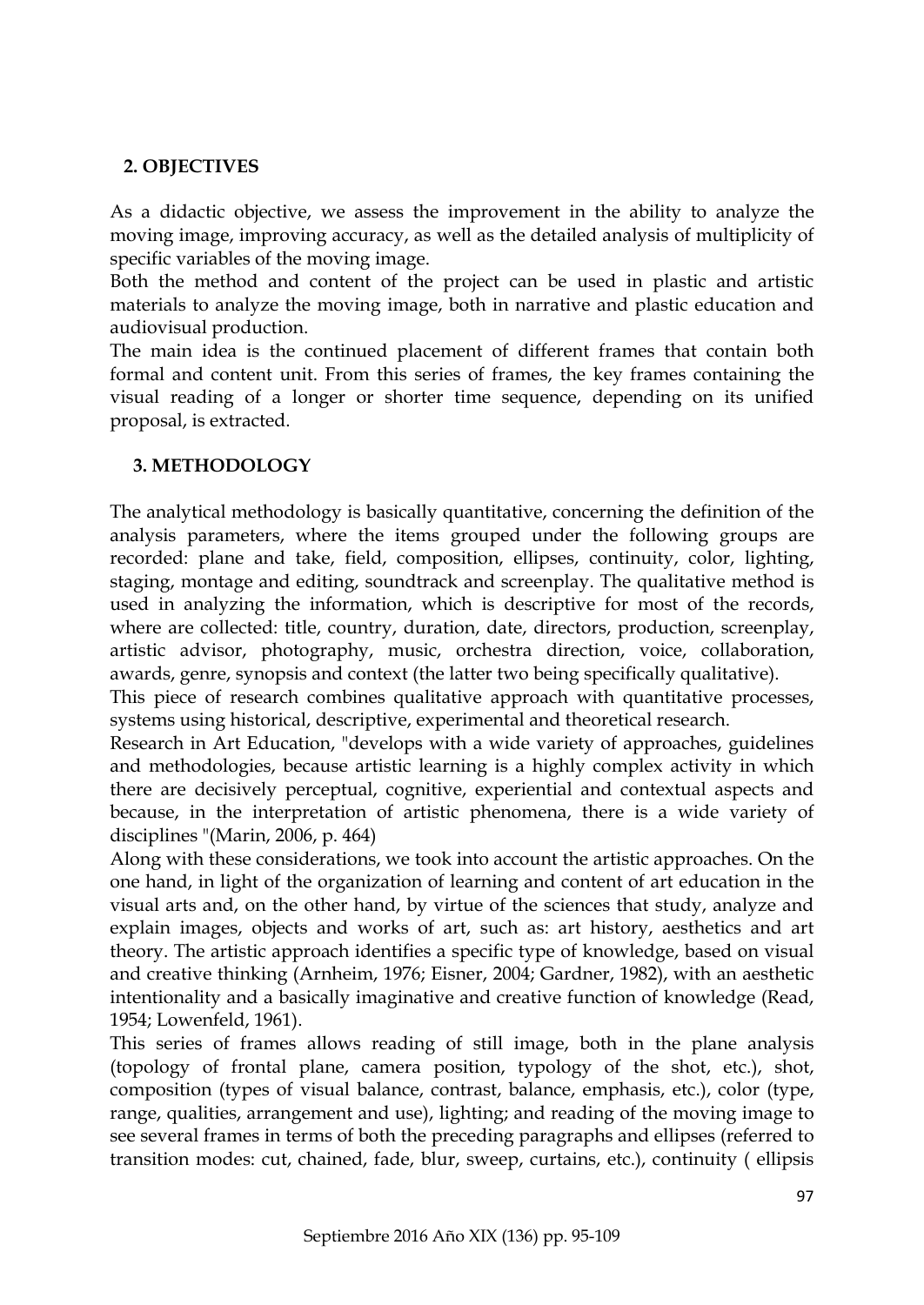of space and time) the type of montage and editing (narrative, descriptive, expressive or symbolic), analysis of the soundtrack (intensity, iconicity, tone, font, temporal relationship, components and type of music) and screenplay (sources, structure of the story, characters, driving idea). Although the latter two clearly exceed the possibilities of visual analysis.

The introduced innovation is based on systematic audiovisual analysis and on introducing analytical parameters derived from the still image, starting by isolating key frames of the moving image, using image processors.

| Plano and<br>takes         | Plane type frontal                                                                                         |                                     |  | Plane                                                                                                                      | Camera position                                                   |                        |                           | Type of decision                                                 |               |                                          |  |  |  |
|----------------------------|------------------------------------------------------------------------------------------------------------|-------------------------------------|--|----------------------------------------------------------------------------------------------------------------------------|-------------------------------------------------------------------|------------------------|---------------------------|------------------------------------------------------------------|---------------|------------------------------------------|--|--|--|
|                            | □GPG □PGL □PGC □PA □PML descriptive<br>$\square$ PMC $\square$ PP $\square$ GPP $\square$ PPP $\square$ PD |                                     |  | expressive                                                                                                                 | Chopped contrapicado<br>frontal<br>air                            |                        |                           | take fixed<br>panoramic Giro<br>Swept<br>Travelling<br>zoom lens |               |                                          |  |  |  |
| Field off<br>screen        | Type of space<br>natural<br>urban<br>inside                                                                |                                     |  | Depth<br>Overlap<br>difference sizes<br><b>Full texture</b><br>Aerial perspective<br>relative height<br>linear perspective |                                                                   |                        |                           |                                                                  |               |                                          |  |  |  |
| Compositi<br><sub>on</sub> | equilibrium                                                                                                | balance                             |  | dynamic                                                                                                                    | type                                                              |                        |                           | Balance                                                          |               | Contrast Emphasis                        |  |  |  |
|                            | static<br>-vertical<br>dynamic<br>horizontal<br>- combined<br>rate                                         |                                     |  | -concurrent<br>-inclined<br>-wavy<br>-combined rate                                                                        | -by design<br>-by arrangement<br>-by selection<br>-by combination |                        | yes<br>do not             |                                                                  | yes<br>do not | yes<br>do not                            |  |  |  |
| <b>Ellipsis</b>            | Transition mode<br>_cut _fettered _molten _blur _swept _cortinillas                                        |                                     |  |                                                                                                                            |                                                                   |                        |                           |                                                                  |               |                                          |  |  |  |
| Continuity                 | techniques                                                                                                 |                                     |  | Ellipsis space                                                                                                             |                                                                   |                        |                           | Smoothed transition time                                         |               |                                          |  |  |  |
|                            | Plans waiting<br>juxtaposed actions<br>parallel actions<br>_converging<br>_simultaneous actions            |                                     |  | Close-ups with continuity<br>with discontinuity and<br>relationship<br>with discontinuity and unrelated                    |                                                                   | continuous<br>assembly |                           | Joint<br>movement                                                |               | symbolic<br>assembly                     |  |  |  |
| Color                      | Color type                                                                                                 | Spectrum                            |  | symbolic assembly                                                                                                          |                                                                   |                        |                           | Organization                                                     |               | Use                                      |  |  |  |
|                            | -primary<br>-secondary<br>-no preference                                                                   | -warm<br>-cold<br>-no<br>preference |  | -bright<br>-not bright<br>-without preference<br>saturated                                                                 | -Saturated<br>-unsaturated<br>-no preference                      |                        | -harmonic<br>-contrasting |                                                                  |               | -descriptive<br>-expressive<br>-symbolic |  |  |  |
| Lighting                   | Lighting of type                                                                                           |                                     |  | <b>Lighting Technical</b>                                                                                                  |                                                                   |                        |                           | incidence of light                                               |               |                                          |  |  |  |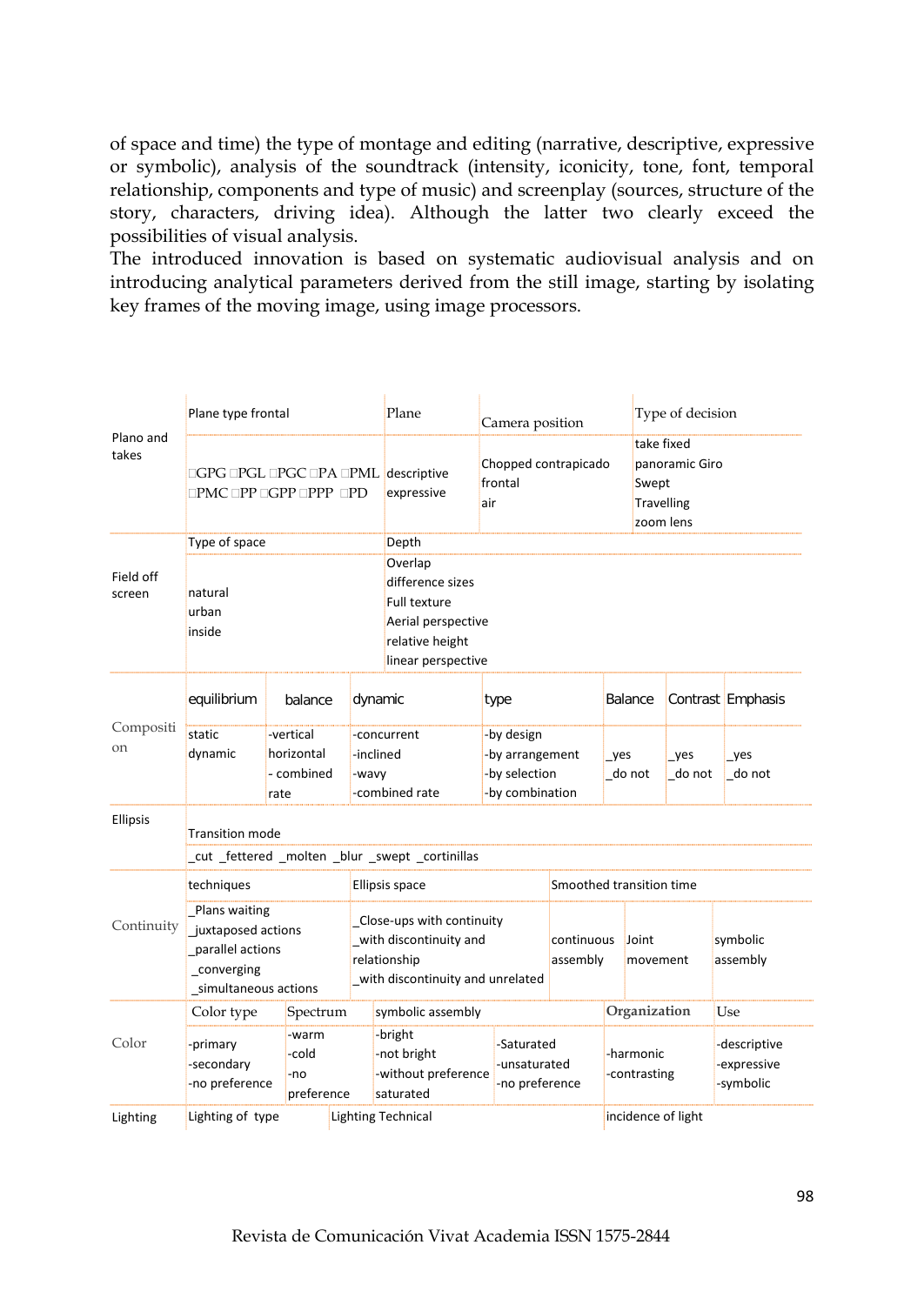|                         | -hard --<br>soft                                                                                                                              | -Natural<br>-artificial |                                                                            | -main light<br>-lateral<br>- fill light<br>-frontal<br>-backlight<br>-backlighting<br>-bottom<br>-filled<br>-without technical lighting<br>-Aerial<br>-low |                                |                          |                                                                |                            |                                                |                          |                                                                                                |            |                                          |  |
|-------------------------|-----------------------------------------------------------------------------------------------------------------------------------------------|-------------------------|----------------------------------------------------------------------------|------------------------------------------------------------------------------------------------------------------------------------------------------------|--------------------------------|--------------------------|----------------------------------------------------------------|----------------------------|------------------------------------------------|--------------------------|------------------------------------------------------------------------------------------------|------------|------------------------------------------|--|
| <b>Staging</b>          | scenography                                                                                                                                   |                         |                                                                            |                                                                                                                                                            | characterization               |                          |                                                                |                            |                                                | Interpretation           |                                                                                                |            |                                          |  |
| Assembly<br>and editing | Mounting mode<br>temporal                                                                                                                     |                         | temporal discontinuity                                                     |                                                                                                                                                            |                                |                          | spatial                                                        |                            | spatial discontinuity                          |                          | or content Idea<br>-narrative -descriptive<br>-expressive -symbolic                            |            |                                          |  |
| Sound track             | continuity<br>intensity                                                                                                                       |                         | Iconicity                                                                  |                                                                                                                                                            | Tone                           |                          | continuity<br>Source                                           |                            |                                                | Temporal<br>relationship |                                                                                                | Components | Music                                    |  |
|                         | -high<br>-half<br>-medium                                                                                                                     |                         | -primer low sound<br>level<br>-second sound<br>level<br>-third sound level |                                                                                                                                                            | - serious<br>-middle<br>-acute |                          | - external<br>diegético<br>-internal diegetic<br>-Non diegetic |                            | -non<br>simultaneous<br>-simultaneous          |                          | -word<br>-music<br>-sound -<br>effects<br>-silence                                             |            | -diegetic<br>silence<br>-non<br>diegetic |  |
| Script                  | Sources                                                                                                                                       |                         |                                                                            | story structure                                                                                                                                            |                                |                          | Character                                                      |                            | driving Idea                                   |                          |                                                                                                |            |                                          |  |
|                         | -Original screenplay $\square$ -<br><b>Adapted Screenplay</b><br>based<br>-Adapted Screenplay<br>inspired<br>-Adapted Screenplay<br>recreated |                         |                                                                            | -Approach<br>-Development<br>- Denouement                                                                                                                  |                                | - main plot<br>- subplot | -Principal                                                     | -Protagonist<br>-Secondary | -indicial<br>-image<br>artifactual<br>Proxemia |                          | -Anecdote and<br>dramatic idea -<br>thematic idea<br>(core)<br>-Basic conflict and<br>intrigue |            |                                          |  |

# **4. RESULTS**

This series of frames allows reading of the still image (Bardin, 1986), both in plane analysis (topology of frontal plane, camera position, typology of the shot, etc.), shot, composition (types of visual balance, balances, contrast, emphasis, etc.), color (type, range, qualities, arrangement and use), lighting; and reading of moving image to see several frames in terms of both the preceding paragraphs and ellipses (referred to transition modes: cut, chained, fade, blur, sweep, curtains, etc.), continuity ( ellipsis of space and time) type of montage and editing (narrative, descriptive, expressive or symbolic), analysis of the soundtrack (intensity, iconicity, tone, font, temporal relationship, components and type of music) and screenplay (sources, structure of the story, characters, driving idea). Although the latter two are clearly beyond the possibilities of visual analysis.

All these possibilities in the analysis of variables (Gil Urdiciain, 1996) allow us to develop a speech following the moving image, where specific parameters for analysis of the still image with the moving image combine, without this implying a prejudice for the latter and without having at the same time to be determined by continuous time display (which is necessary but does not allow "rest" in the analysis).

We test implementation of the analysis with the documentary "Statues Also Die".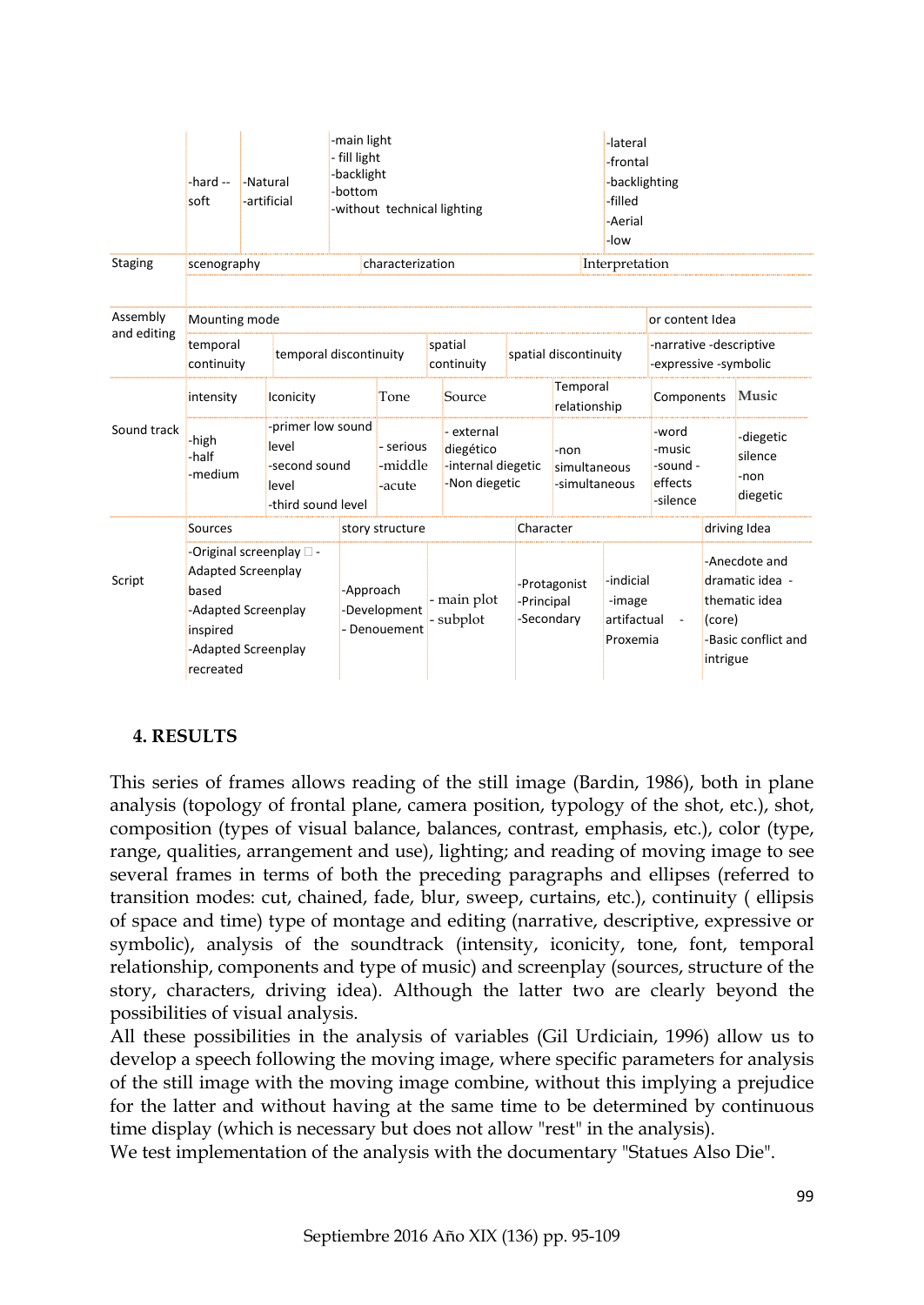

**Photo 1: Frames from the curtains of "Statues Also Die" Source:** Frames from the original documentary

Both the first image (thanks to the British Museum, the Museum of the Belgian Congo and the Museum of Man) of the credits and the last (presentation of the contents of the documentary on the review of the presence in Africa) are melted in black; the first comes from the black and the last ends in black.

The other collaborations are melted in black and gradually move from the bottom of the screen and disappear as they come near the horizontal half of the screen, the major collaborations remaining always present. Once collaborations all merge in black. Production enters and leaves melted in black while the title comes melted and, from here, the rest goes in and out in curtains from the top to the bottom of the screen and remains three seconds in the center. The last credit title corresponding to the content of the documentary is melted in black, it is the one that appears with a logo.



# **4.1. First sequence; museum art and black art**

**Photo 2: Frames from the first sequence, third scene of "Statues Also Die" Source:** Original frames from the documentary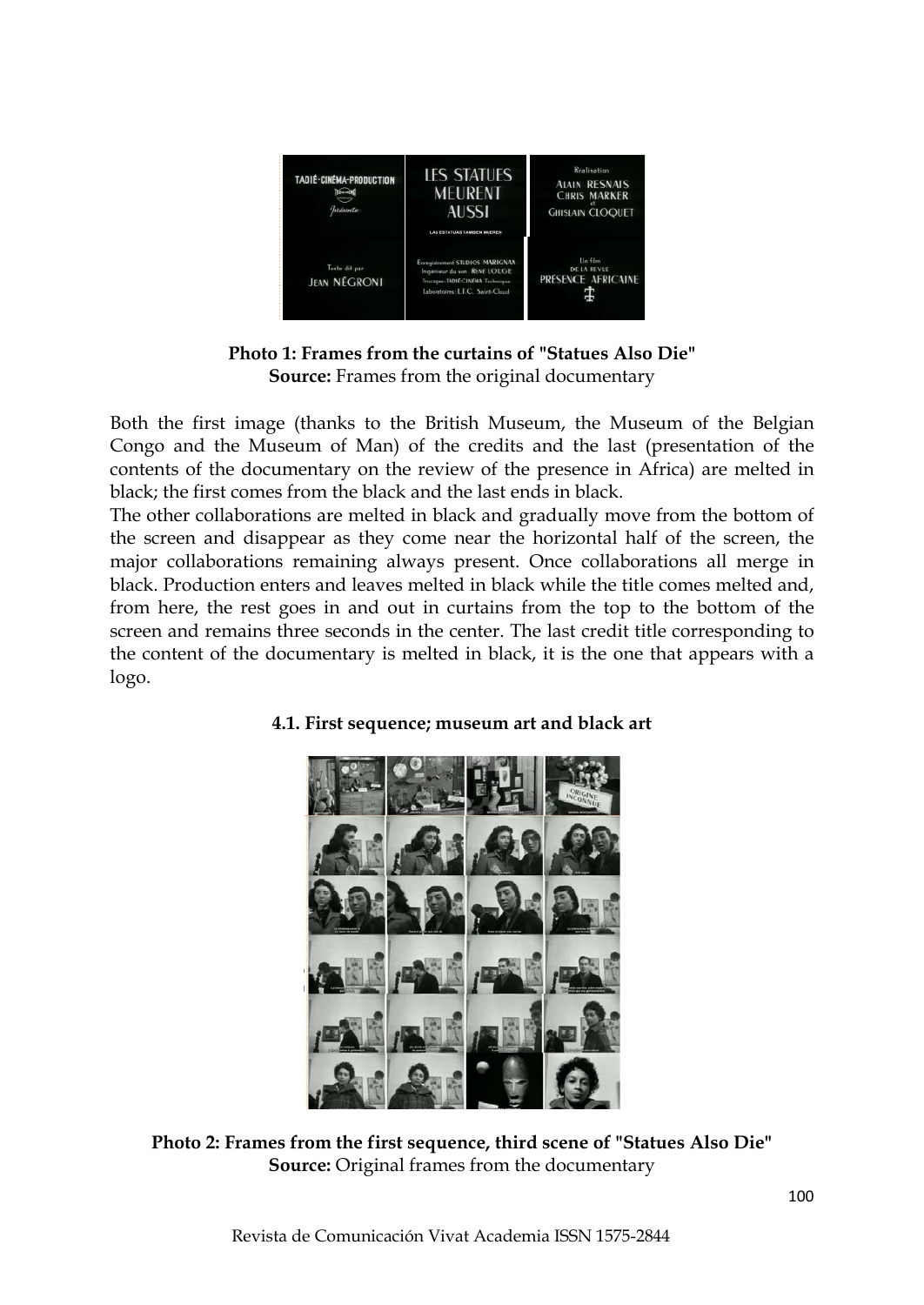Transcript: "When men die, they become history. When statues die, they become art. This botany of death is what we call culture. It is because the society of statues is mortal. One day, their stony faces crumble and fall on the ground. A civilization leaves these mutilated remains behind, as Tom Thumb leaves his pebbles. But history has devoured everything. An object dies when the living gaze looking through it disappears. And when we disappear, our objects will remain in the place where we leave the black things: the museum. Black art; we look at it as if its raison d'etre were the pleasure it gives us. The intentions of the black who created it, the emotions of the black that looks, all that is alien to us. As they are written on wood, we think their approaches are statues and find what is picturesque, there where the member of the black community sees the face of a culture. His smile is that of Reims which she looks. It is the sign of the lost unity where art was a guaranty between man and the world. It is the sign of that severity which takes it, beyond miscegenation and galleries with slaves, to the ancient land of the ancestors; Africa".



**Photo 3: Frames from the first sequence of "Statues Also Die" Source:** Frames from the original documentary

In the first scene, there are art objects presented in their context and seen from the archaeological perspective (Willett, 2000). Close-ups are general to place objects in their geographical context and, gradually, these objects are presented in close-ups, clearly leaving their position on the floor in the metaphor of the course of time. Images are presented in a still shot.

The second scene shows different objects placed in glass cases in a museum room. All the still shots gradually come near the objects in the glass cases in a descriptive approach. The third scene uses the medium close-up in the first few frames, up to the foreground in an approach of the character to the camera in the last frames. The mask is also presented in the foreground, thus trying to approach the curiosity of the viewer when looking at a "strange" object. We pass, collectively, from descriptive to expressive planes that attempt to capture the gesture of the characters when looking at the objects in the museum; from the curiosity of the first two viewers to the indifference of the man who appears in second place; and the attention of the third and last woman who comes near the mask. The position of the camera in the third scene is always in a nosedive that brings an aspect of inferiority to the observed object and succeeds, when placing the camera in the position of the object, in making the viewer feel uncomfortably observed, as if he were the object in the glass case of the museum.

The first scene is taken in outer space, while the second and third ones correspond to the interior space of the museum. Natural space achieves the feeling of depth by overlapping, framing and, in the plane in which the fence appears, by means of linear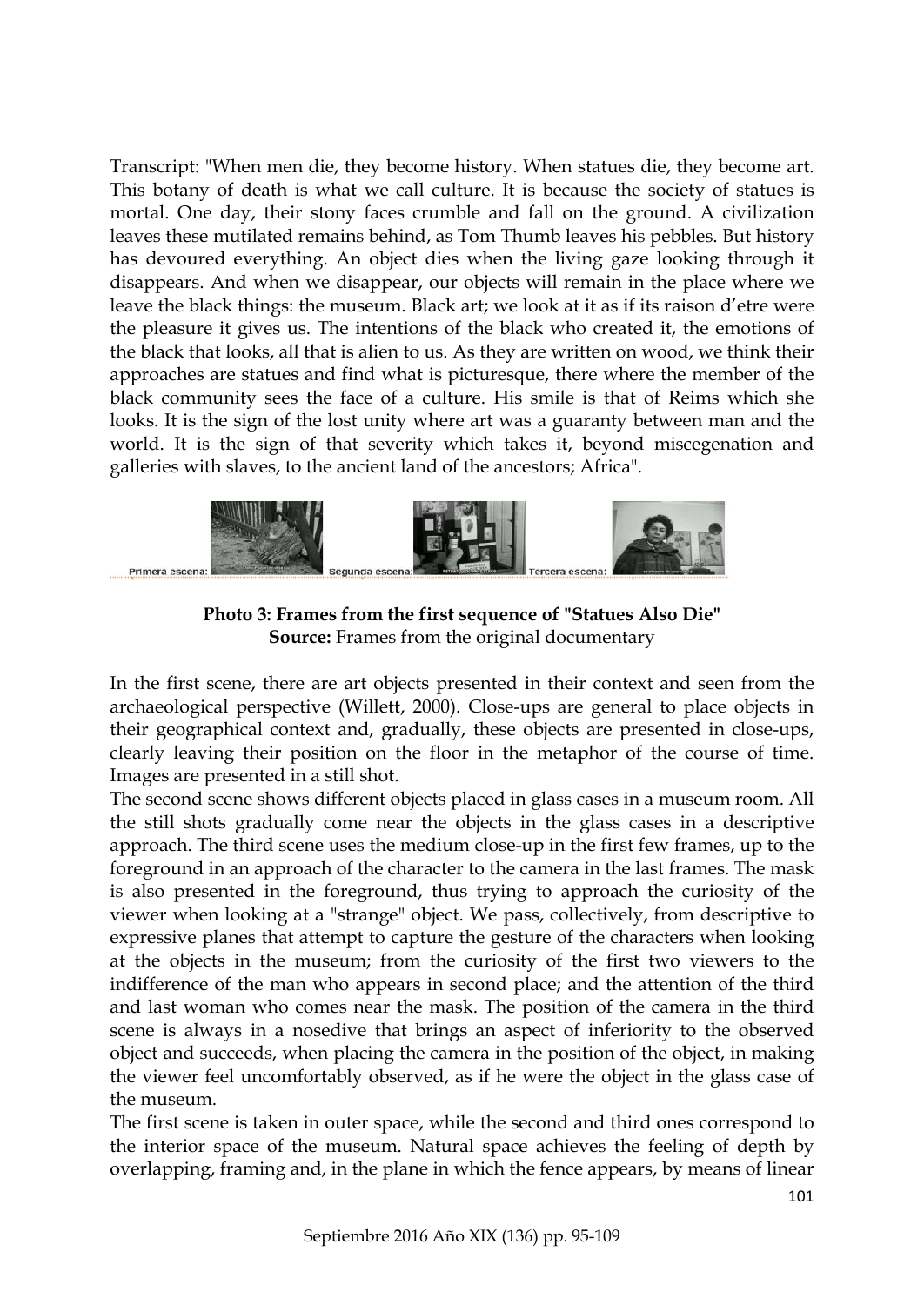perspective. In the images of the museum of the second scene, there is scarcely any depth, just looking for the presentation of objects. In the third scene, the difference in size of the characters, especially the man who remains in second term, is the means used to achieve depth.

The composition of the image is achieved by means of static equilibrium from vertical and horizontal lines, except for the first part that uses much slanted lines on the pretense of referring us to the past. In this case, the composition from slanted lines, rather than look for a dynamic effect, looks for a symbolic effect on the attribution of the archaeological works to the remains of ancient cultures.

The entrance and exit images are presented as melted, from black at the entrance and into black at the exit, the rest of the images are presented through a cut. It contributes a dynamic character and, on the contrary, breaks the action especially in the first and second scenes, since the third scene is a plane with single framing except for the presentation of the mask, and the approach of the last woman, which is made through cutting . Once the scene is over, it is melted in black.

Both the in first and second scenes, continuity is thematic, softening made in the transition of time with a symbolic montage from key shots. In the third scene, time is linear and is done in one shot.

In the space ellipsis it exists with discontinuity and relationship between the second and third scenes, both in the space of the museum, but not in the same room; the exhibition room is scene two is intended to be symbolic, since the exhibited objects are not referential to the western museum but in comparison with the objects presented in ethnological museums (Malgesini and Giménez, 2000).

Discontinuous and unrelated are the first and second scenes in the ellipsis of space, although the object contained in both plays a very important role; the artistic object out of its geographical context in the second scene is presented in the museum and within its geographical context in the first one.

It uses planes of wait in the third scene at the moments when visitors come to the view of the camera that is in the position of the mask, which appears as flat detail plane.

Lighting is natural and soft in the first scene, while it is artificial and harsh in the second. In the third scene, lighting is from the left side and overhead for the entire scene, except for the last shot, where it reverses, lighting being from the right. It is a desire for change when the mask appears to suggest a turning point. Throughout the third scene, the main light, the fill light and the backlight combine, all of them being proper to the interior space where it was filmed.

We must keep in mind that the job of the artistic director (set designer) recreates the atmosphere of the mid-twentieth century, so we start from the exhibitionistic approaches from over half a century ago; the same applies to characterization and interpretation.

The recreated environment aims to be as realistic as possible. The first and second scenes are probably made for the documentary, while the third scene is part of one of the collaborating museums.

The physical aspect and the characterization of the characters have archetypes of visitors to mid-century museums, high class therefore, showing a certain disdain for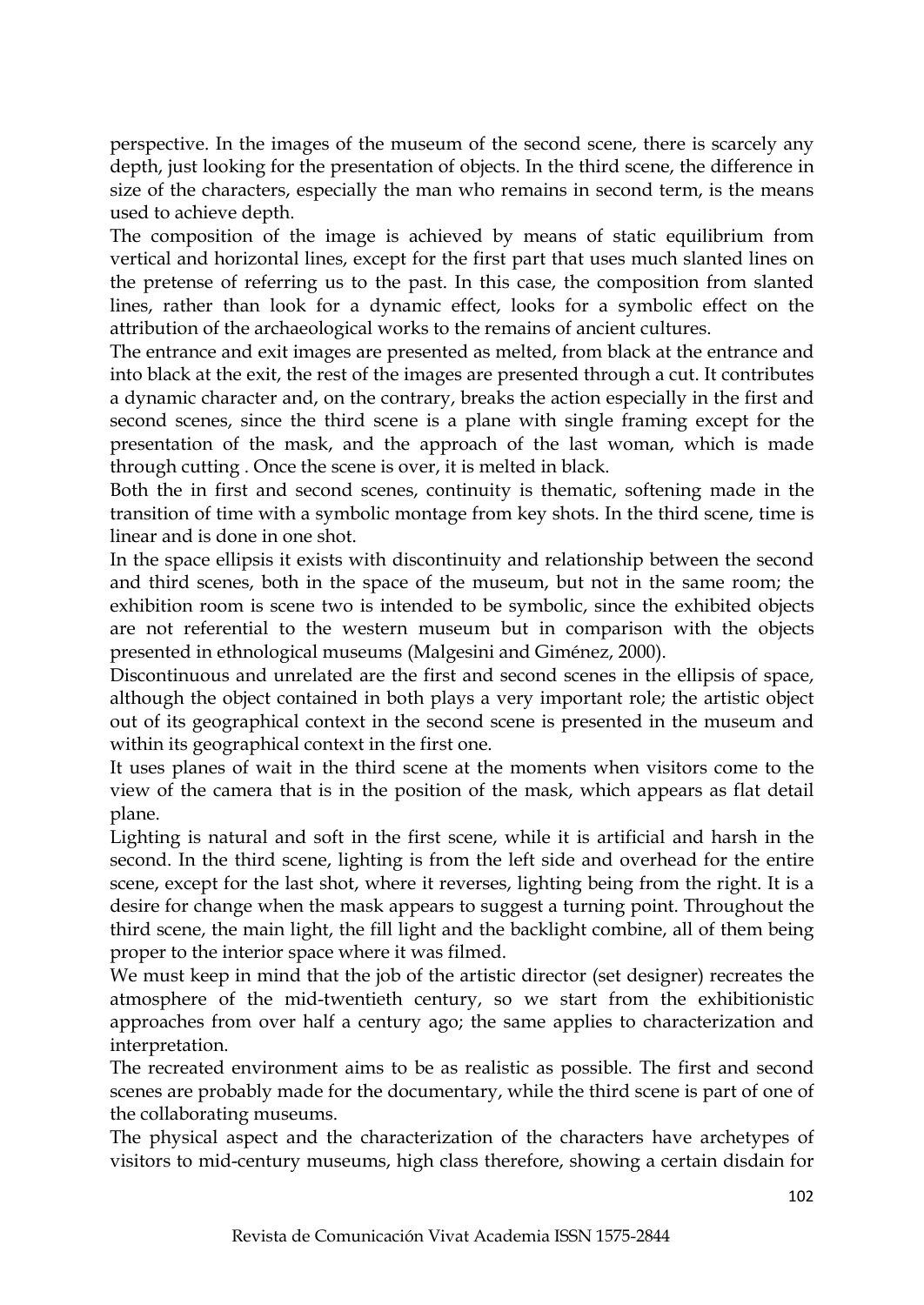the works of black art exhibited at the museum, with the exception of the last visitor with black features, such as darker skin, curly hair and wider nose, without being black. All characters appear in warm clothes that give us an idea of the time of year when there were no cloakrooms in the museums.

The interpretation is based on visual elements of the characters who, in the case of the first two women, perform an action of observing the glass case, the first one in a centered screen shares the plane with the second that comes through the right of the screen and goes out through the left consecutively. The third visitor who, while the first two visitors perform their action, remains in the background watching a sculpture on the opposite side of the room, he turns once the women have disappeared from the shot to make an approach to the subjective camera, but without making a comprehensive approach, he turns and disappears in the back of the room to the left. Before disappearing from the image, the woman with black features comes from the left, stops at the camera observing the object. The first three visitors show an action of mere curiosity without delving into the object they watch and show a certain disdain, while the last visitor stops in front of the mask, staring, going deeper in the approach of the camera but without showing any facial expression except for her attention to the object. Thus a link is established between the black woman and the black object, a link between art and the producer.

## **4.2. Second sequence; Black history and art**

The second sequence is presented without temporal or spatial continuity. On the one hand, we have time discontinuity spanning several centuries, without specifying the beginning and placing its closure in the presentation of the black art objects at the time the documentary was shot; mid-twentieth century (McClusky and Thompson, 2002). At spatial, geographical level, it focuses on two foci, African (unspecified) and European (unspecified). We understand that the African focus refers to the black Africa (Torres, 1996) and the European focus mainly to countries with strong colonial presence; namely: France, England, Germany and Belgium.



**Photo 4: Frames from the second sequence of "Statues Also Die" Source:** Frames from the original documentary

The idea of the montage is both descriptive and expressive, since the information provided by the scenes has a clear interest in expressing us a specific idea, both for the scenery and the characters and the narrative in voiceover.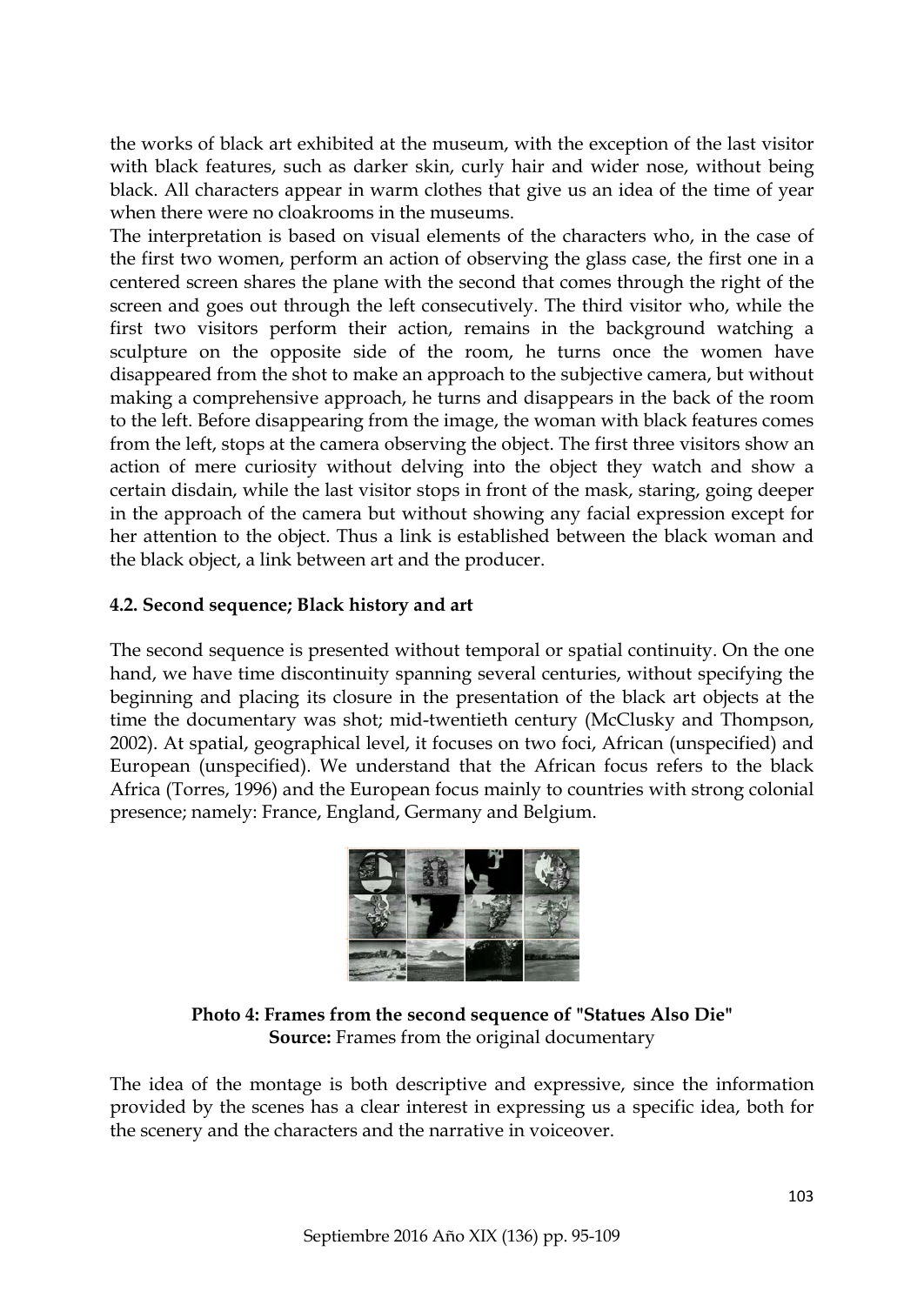The intensity of sound is average although tending to be rhythmically established, at the moments of change, an increase or decrease in intensity, reaching its softest side when presenting, in the third scene, the mask that has been observed by the visitors.

The music remains on the first sound plane when it appears alone, going into the background when the voiceover begins. The voiceover is severe, forceful, asserting the content of the words.

The sound is non-diegetic and simultaneous in the second and third scenes, while the narrator describes events that are involved with the events of the image.

Comments are built with short phrases, plainly and without any rhetoric terminology, but with very dense contents. The relationship of comments with the image is clearly intended to convey the message.

The music creates an atmosphere accompanying the image that, like this, is very rhythmically composed with the entry of different instruments and ups and downs. There is hardly silent except for the first 5 seconds in the first scene, which is presented as introductory silence.

Within this first sequence, we find three parts. The first part of the screenplay raises the value of art as something alive contextualized both temporally and geographically. In the second sequence, the screenplay contains only the word *museum* as a derivation of the artistic object once decontextualized. The third scene places us within the black object and its place it occupies within Western art in total decontextualization in which what is ideological joins what is geographical and temporary. The characters in the third scene have a complementary value, they are only part of the argument, they do not contain the keynote speech. The role of the four characters is the contrast in their attitude; the first three keep a distance of curiosity together with certain indifference, all three are white; the woman with black features has a different attitude regarding the previous characters as she feels identified with the Baule mask.

The action of the characters is supported by a clear, very open direct screenplay; it seems that the narrator answers the thoughts of characters, in this sense, both the action and the voiceover could be considered internal.

The driving idea of the screenplay can be considered to be the thematic idea; as for the subject, it is the point of view which is considered to be the plot.



**Photo 5: Frames from the second sequence of "Statues Also Die" Source:** Frames from the original documentary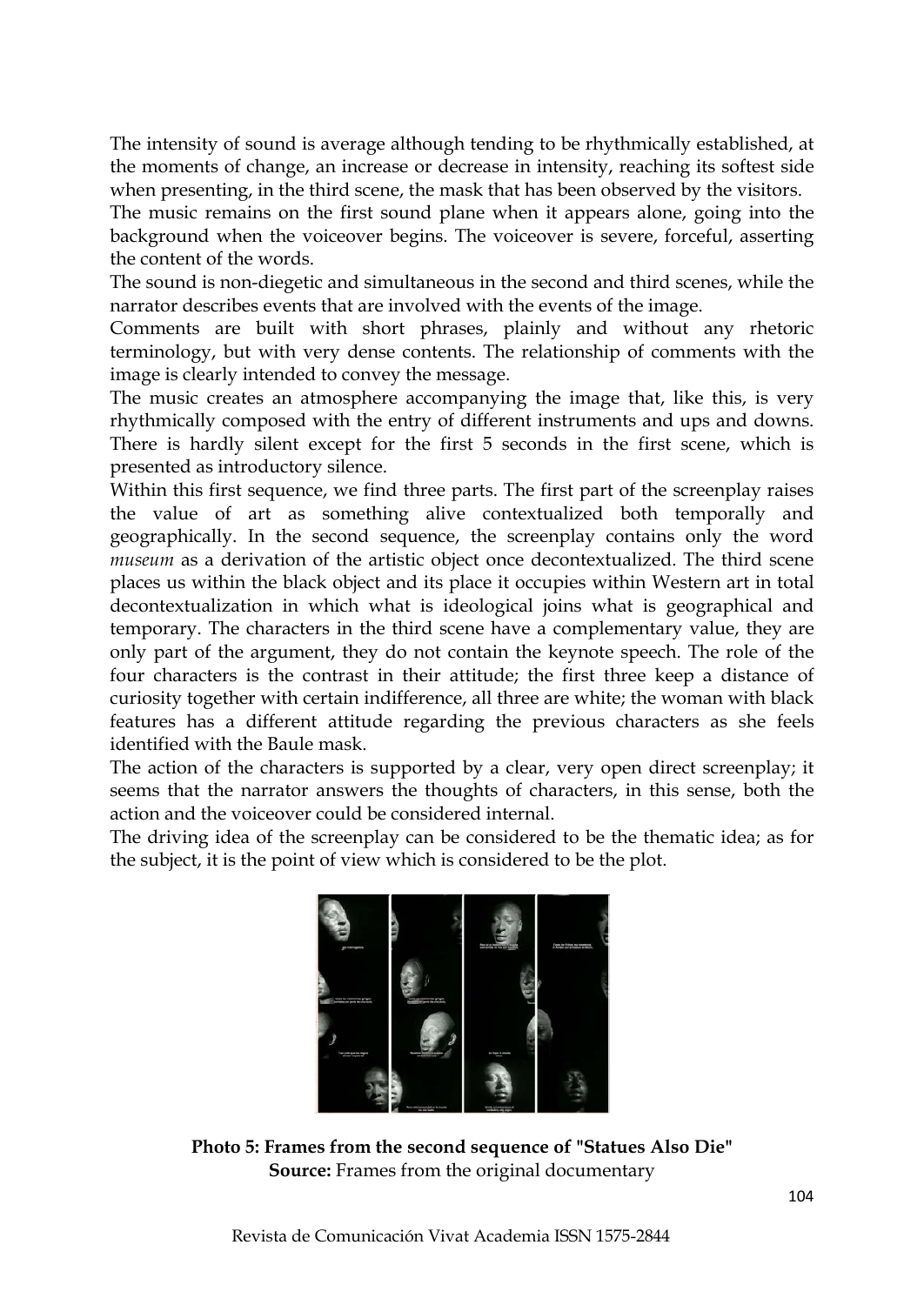The first scene uses a great general plane represented in a drawing on the symbolic evolution of the African continent that uses zoom-in for temporary transitions. In the second scene, the general plan remains, in this case in scenic twists of two African landscapes, both being frontal, until the appearance of the boat, then there is a travelling, the focus being kept on the boat bow while it travels on the river; in this case, it performs a dive in a symbolic representation of the unknown that represents the exploration of the continent.



**Photo 6: Frames from the second sequence of "Statues Also Die" Source:** Screen from the original documentary

The third scene progressively uses the representation of general planes to close-ups on an expressive approach of African art to the viewer. The shot is almost always frontal, save for certain exceptions in which it uses a softened dive in some of the Benin plates. It uses both traveling and zoom. Travelling is used in Benin plates, thus supporting its temporal dimension, almost like a comic, while zooming uses it more in faces for expressively approaching the objects.

The second scene is taken in natural space, both aerial perspective and relative height being used as a means of depth.

The third scene is made in an interior space but does not use its characteristics, as it aims to focus on the object rather than placing it within a space.

In most of the shots, it is based on static equilibrium, slightly modified in certain shots of the faces, where a not excessively charged tendency toward the diagonal is perceived. Except shots taken abroad for disposal, the rest is a type of composition through selection, based mainly on contrast. It searches the pace from repetition in the characters of Benin plates (translation) and from symmetry of both the faces presented frontally and the lions of Benin (Iniesta, 1998), which appear three times at the beginning of the third scene. Symmetry is axial, identical elements being placed on both sides of the axis of symmetry.

It uses cutting in the second scene, while in the first and third, it is based on the melt. The introduction to African geography in the evolution over the centuries is performed with a fade to black with zoom blur. To move from the second to the third scene, it uses a sweep that sets a drastic change moving objects from the African continent to a vague place. From here, images are chained and they enter the frame from right to left or vice versa, or centered melted from the black and using the zoom to bring them to the viewer and chain them with the following image. It is by combining these effects with cutting on some of the shots mainly to represent details or descriptive planes. As it approaches the second part of the third scene, it increasingly uses shorter planes synchronized with music.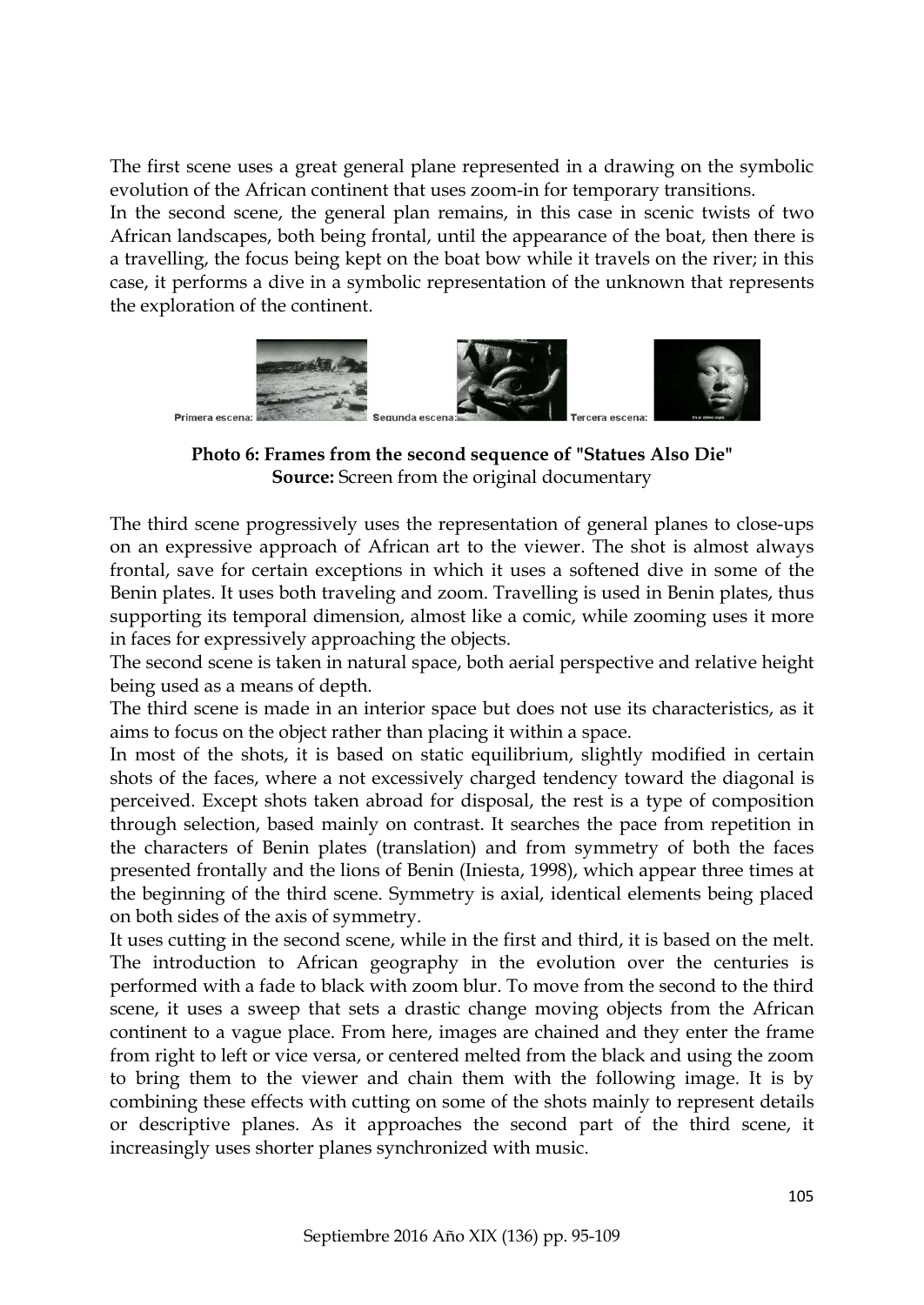In the first scene, it keeps the continuity of space to represent the evolution of African geography throughout the centuries to pass in the second scene to different real spaces of present time, introducing the ideological prejudices of African explorations carried out by the westerners.

The whole third scene is a presentation of cultural objects the westerner finds on his arrival in Africa and how they are assimilated within his artistic concepts. The whole approach is symbolic, focusing on African art objects and on the intellectual shock produced in the West.

Lighting, except in the second scene, is hard artificial light, insisting on contrast as a means of expression and emphasizing the visual power of the object. Almost the whole third scene is based on a single main light, in most cases lateral, accompanied by overhead light in some cases that, though removing some of the informative power of the image, potentiates its expressivity by getting it closer to the viewer forcefully.

Lighting is not significant. The second scene presents two types of landscapes, on the one hand desert landscapes focused on the staging of African geography north of the Sahel and their implicit vision of the viewer about what Africa is and, on the other hand, the river as places that allowed the penetration of West into Africa massively mainly following the Berlin Conference that legitimated the process of civilization carried out by the European powers and hid the mainly economic reasons.

The assembly uses a wide discontinuity, both temporal and spatial, across the Africa geographical framework and its historical development mainly focused on the Western view toward black Africa (Einstein, 2002).

The first scene has a narrative nature as it uses the temporal evolution of events, becoming more symbolic in the second scene by presenting the boat as a symbol or metaphor of advance in African discovery, to tend to expressiveness in the third scene, highlighting the expressive components of the African artistic object above the temporal progression, which disappears here (Sellier and Lesage 2006).

The soundtrack focuses on the voiceover and music. The voiceover, constant in the audiovisual, is of a serious nature and reaffirms both the idea and the power of images. The music alternates with the voiceover in the first and second sound level and gains importance when the voiceover disappears.

The temporal relationship in the first and second scenes is simultaneous to represent the text of the voiceover in the image, while in the third scene the text is centered on the idea represented by images in an attempt to symbolically reflect on them.

The word provides descriptive and reflexive information and creates a compelling climate to culminate a topic and trying to take the viewer into what it wants to emphasize. Although the construction of the phrase is to cut the terminology, it is complicated by maintaining a critical line (Leiris, 1967), from the metaphor and symbol. The relationship between the text and the image is not based solely on description, especially in the third scene, instead, it places it in the context of understanding and reflection on what we see.

The music has an important value to the extent that it makes the rhythm of images flow with different hues and intensities, thus fulfilling the role of reinforcing the image. It does not use silence in this second sequence, which always keeps a constant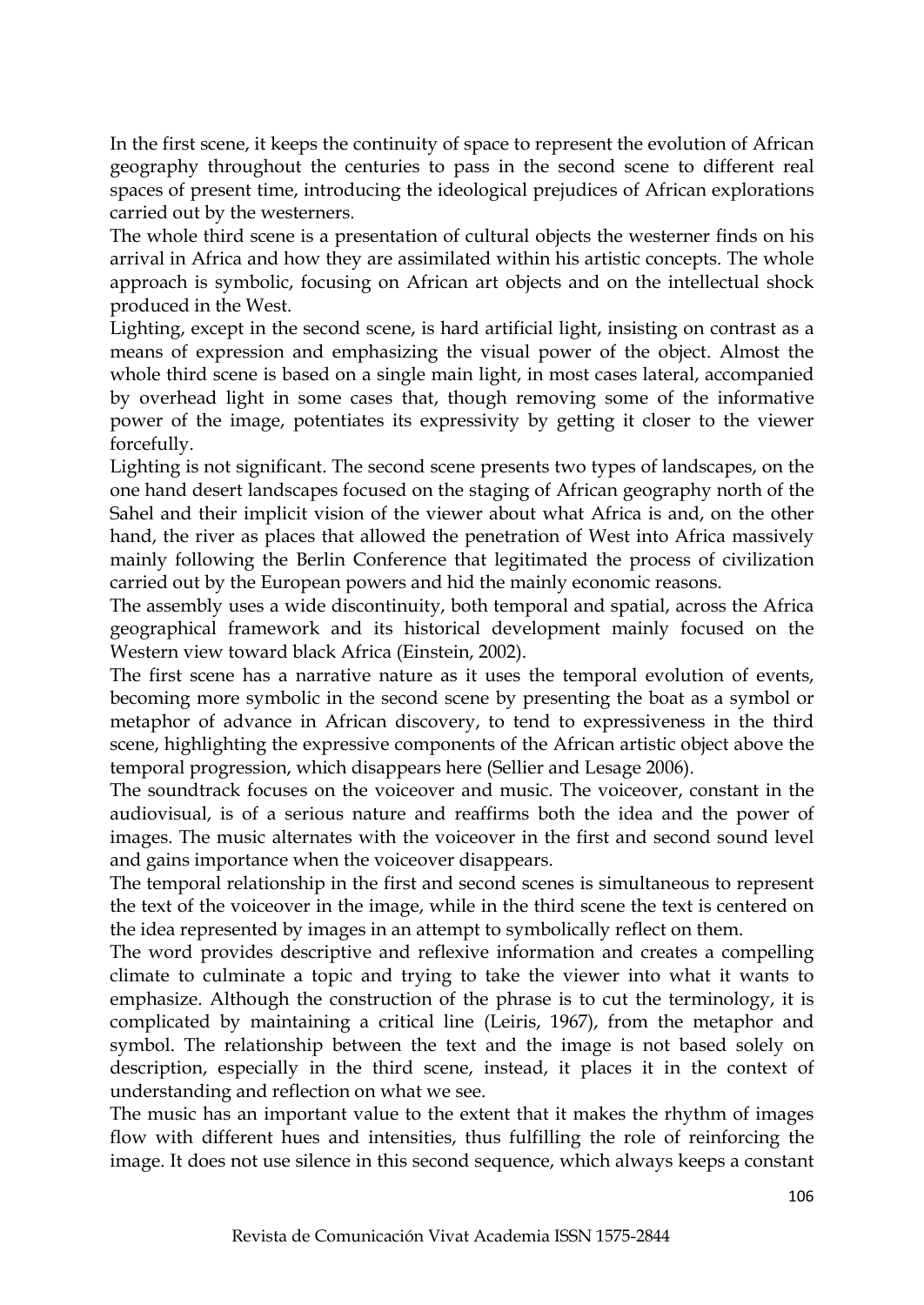tension in the viewer.

The screenplay is very careful and leads us in this second sequence to the purpose of the documentary; the African object, endowing it with historicity (first scene) and prejudice (second scene). The screenplay raises issues regarding the recognition and study of African art when placed within historical gaps and cultural diversity when being understood in the West. So much for the artistic approach that will evolve in the following sequences.

The whole screenplay draws on a core idea that puts the relationship with the "other" from the ethnocentric point of view (Kerchache, et al. 1999), making a criticism of this moral and ideological superiority (Laude, 1968).

## **5. DISCUSSION**

It is necessary to generate quantitative methods of systematic analysis to improve the teaching and learning processes of the moving image in the visual, artistic teaching and in the one related to the narrative and audiovisual production. These processes of analyzing the moving image must contain methods of approach to image that methodologically allow the "rest" of the still image, as they improve in accuracy and variability.

Also the plastic language contains knowledge that is intended to be conveyed once the language of plastic and artistic elements is debugged. Audiovisual language uses active perception of the viewer to generate knowledge from the representation of reality with elements of visual language to improve communication processes.

The "eminently active" nature of visual act (Arnheim, 1969) together with the process of perception, which requires the set of mental processes that produce the information we receive, becomes a privileged means of our approach to the different realities.

Finally, from the content of *images die too*, we can consider that when the sender and receiver do not share (cultural, temporary ...) conditions, communication accepts another level of understanding that does not make it possible to decode the battery of iconographic speeches, allegorical figures, reference to historical moments or customs (and their meaning) which relate to images. That is when we need to read images from the visual configuration of visual language.

# **6. REFERENCES**

## **Complete books: Chapter in a book or entry of a reference book:**

Arnheim, R. (1976). Arte y percepción visual. Madrid: Alianza.

Arnheim, R. (1969): El pensamiento visual. Barcelona. Paidos.

Bardin, L. (1986). Análisis del contenido. Madrid: Akal.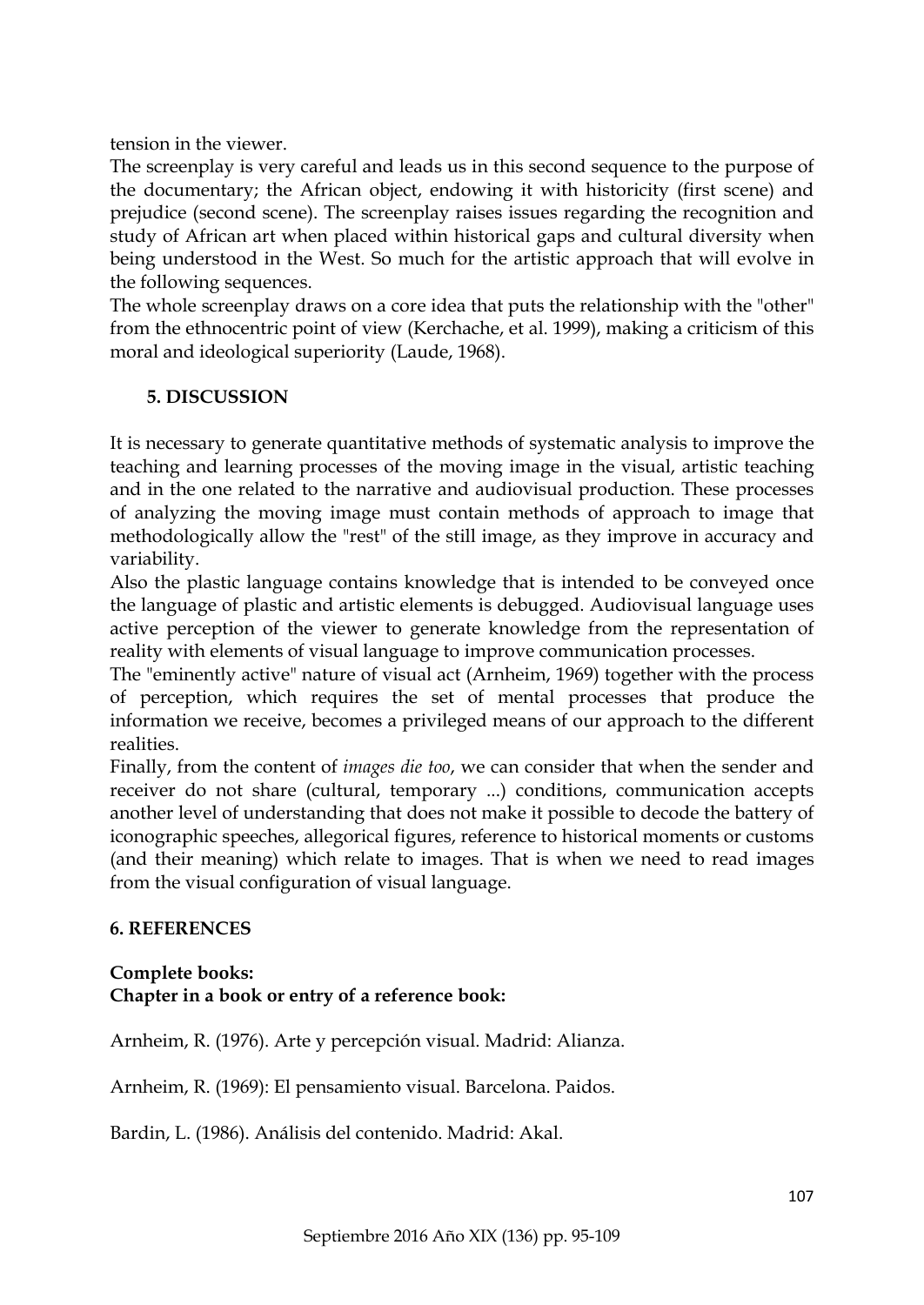Einstein, C. (2002). La escultura negra y otros escritos. Barcelona: Gustavo Gili.

- Eisner, E.W. (2004). El arte y la creación de la mente: el papel de las artes visuales en la transformación de la conciencia. Barcelona: Paidós.
- Gardner, H. (1982). Arte, Mente y Cerebro. Una aproximación Cognitiva a la Creatividad. Buenos Aires: Paidós.
- Gil Urdiciain, B. (1996). Manual de lenguajes documentales. Madrid: Noesis.
- Iniesta, F. (1998). Kuma. Historia del África negra. Barcelona: Bellaterra, Biblioteca de Estudios Africanos.
- Kerchache, J., Paudrat, J. L., y Stephan, L. (1999). Arte africano. En La Enciclopedia Summa Artis (Vol. XLIII). Madrid: Espasa Calpe.
- Laude, J. (1968). Las artes del África negra, Barcelona: Nueva Colección Labor.
- Leiris, M. (1967). África negra: la creación plástica. Madrid: Aguilar.
- Lowenfeld, V. (1961). Desarrollo de la capacidad creadora Buenos Aires: Kapelusz.
- Maiez, J. (1993). Los lenguajes documentales y de clasificación: concepción, construcción y utilización en los sistemas documentales. Madrid: Fundación Germán Sánchez Ruipérez.
- Malgesini, G., y Giménez, C. (2000). Guía de conceptos sobre migraciones, racismo e interculturalidad. Madrid: Catarata.
- Marín, R. (2006). Didáctica de la educación artística. Madrid: Pearson Educación.
- McClusky, P., y Thompson, R. F. (2002). Art from Africa: Long steps never broke a back. Seattle, Wash: Seattle Art Museum.
- Pinto Molina, M. (1989). Introducción al análisis documental y sus niveles: el análisis de contenido. Boletín de la ANABAD, vol. 39, nº 2, p. 323-341.
- Read, H. E. (1954). El significado del arte. Buenos Aires: Losada.
- Sellier M., Lesage M. (2006) África, pequeño Chaka. Zaragoza: Edelvives.
- Willett, F. (2000). Arte africano. Barcelona: Destino.